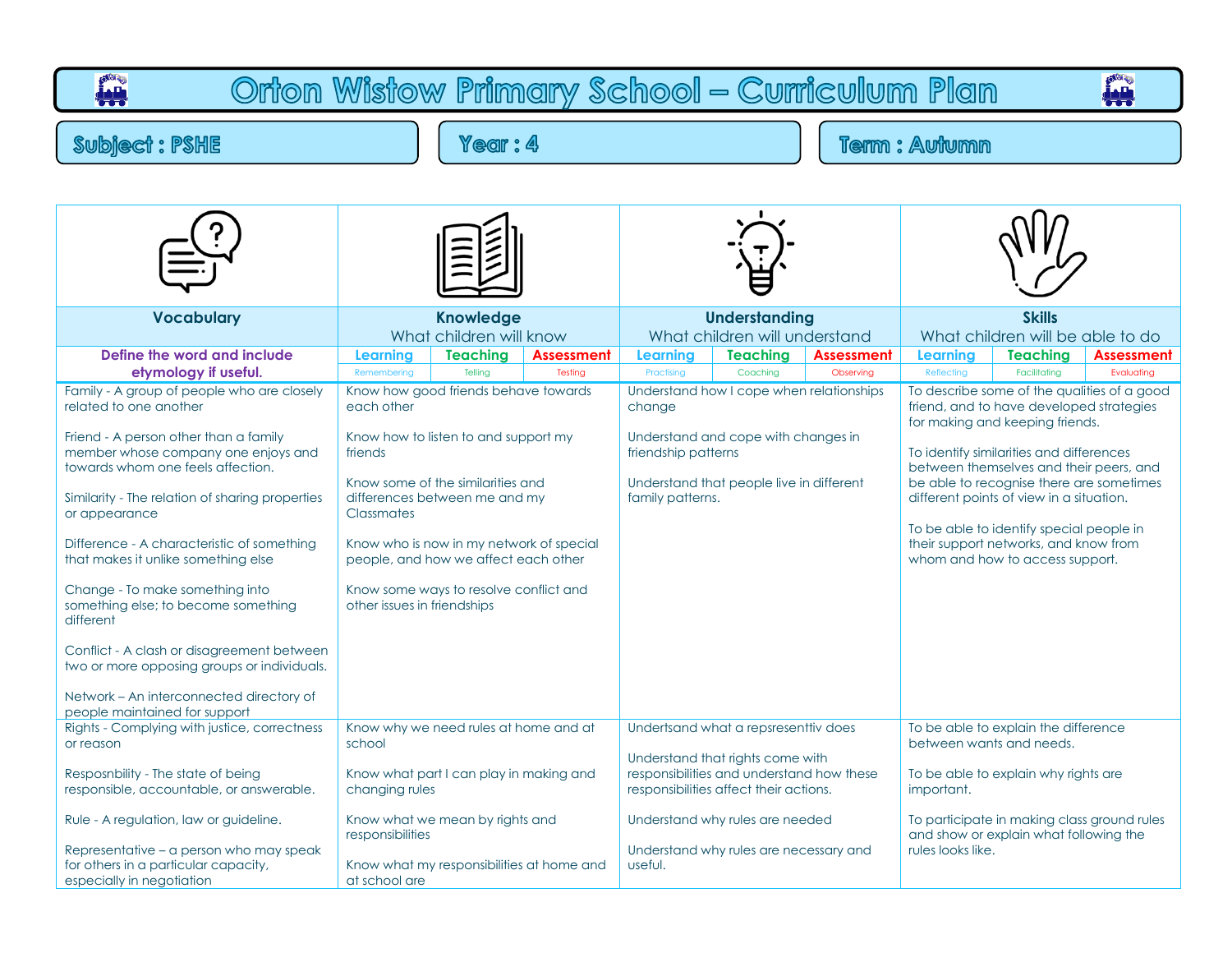OWPS Curriculum 2.0

|                                                                                                                                                                                                                                                                                                                                                                                                                                                                                                                                                                                                             |                                             |                                                                                                                                                                                                             |                              |                                                           |                                                                                                                                                                                                                                                                                                                                                         |                                | OWES CUITICUIUIT Z.U                              |                                                                                                                                                                                                                                                                                                                                                                                                                                                                                           |                                 |
|-------------------------------------------------------------------------------------------------------------------------------------------------------------------------------------------------------------------------------------------------------------------------------------------------------------------------------------------------------------------------------------------------------------------------------------------------------------------------------------------------------------------------------------------------------------------------------------------------------------|---------------------------------------------|-------------------------------------------------------------------------------------------------------------------------------------------------------------------------------------------------------------|------------------------------|-----------------------------------------------------------|---------------------------------------------------------------------------------------------------------------------------------------------------------------------------------------------------------------------------------------------------------------------------------------------------------------------------------------------------------|--------------------------------|---------------------------------------------------|-------------------------------------------------------------------------------------------------------------------------------------------------------------------------------------------------------------------------------------------------------------------------------------------------------------------------------------------------------------------------------------------------------------------------------------------------------------------------------------------|---------------------------------|
| <b>Vocabulary</b>                                                                                                                                                                                                                                                                                                                                                                                                                                                                                                                                                                                           | <b>Knowledge</b><br>What children will know |                                                                                                                                                                                                             |                              | <b>Understanding</b><br>What children will understand     |                                                                                                                                                                                                                                                                                                                                                         |                                | <b>Skills</b><br>What children will be able to do |                                                                                                                                                                                                                                                                                                                                                                                                                                                                                           |                                 |
| Define the word and include<br>etymology if useful.                                                                                                                                                                                                                                                                                                                                                                                                                                                                                                                                                         | Learning<br>Remembering                     | <b>Teaching</b><br>Telling                                                                                                                                                                                  | <b>Assessment</b><br>Testing | <b>Learning</b><br>Practising                             | <b>Teaching</b><br>Coaching                                                                                                                                                                                                                                                                                                                             | <b>Assessment</b><br>Observing | <b>Learning</b><br>Reflecting                     | <b>Teaching</b><br>Facilitatina                                                                                                                                                                                                                                                                                                                                                                                                                                                           | <b>Assessment</b><br>Evaluating |
| Democratic - decisions based upon the<br>principle of government by the choice of<br>the majority of the people.<br>Elect - One chosen or set apart by others                                                                                                                                                                                                                                                                                                                                                                                                                                               | we elect them                               | Know what is a representative and how do                                                                                                                                                                    |                              | decisions in school                                       | Undertsand how do we make democratic                                                                                                                                                                                                                                                                                                                    |                                | decision making in school.                        | To suggest different ways of making a<br>decision and ways they can influence<br>To take part in simple debating and voting                                                                                                                                                                                                                                                                                                                                                               |                                 |
| Bullying - deliberately hurtful behaviour,<br>repeated over a period of time, where it is<br>difficult for those being bullied to defend<br>themselves.<br>Cyber-Bullying - Bullying taking place<br>online via the internet or via a mobile<br>device<br>Bystander - A person who, although<br>present at some event, does not take part<br>in it; an observer or spectator.<br>Safety/safe - The condition or feeling of<br>being away from harm.<br>Assertiveness - Boldly self-assured; confident<br>without being aggressive<br>Strategy - A plan of action intended to<br>accomplish a specific goal. | being bullied                               | Know how can I keep myself safe if I am<br>Know how bystanders might intervene and<br>help someone who is being bullied<br>Know strategies to use to support those<br>being bullied and to prevent bullying |                              | we think, feel and behave<br>cyberbullying<br>family life | Understand how bullying affects the way<br>Understand that bullying is deliberately<br>hurtful behaviour and be able to give a<br>range of examples of different forms of<br>bullying including simple forms of<br>Understand that sometimes people are<br>bullied because of issues relating to their<br>identity e.g. ethnicity, religion, culture or |                                | bully others.<br>bullying situation.              | To be able to describe the feelings of those<br>involved in bullying including those who<br>To be able to describe and demonstrate a<br>number of assertiveness techniques when<br>responding to bullying and be starting to<br>show that they can support a child in a<br>To be able to provide reasons for why<br>bullying may occur in certain parts of the<br>school and suggest a range of strategies to<br>make the school a safer place where<br>bullying is less likely to occur. |                                 |

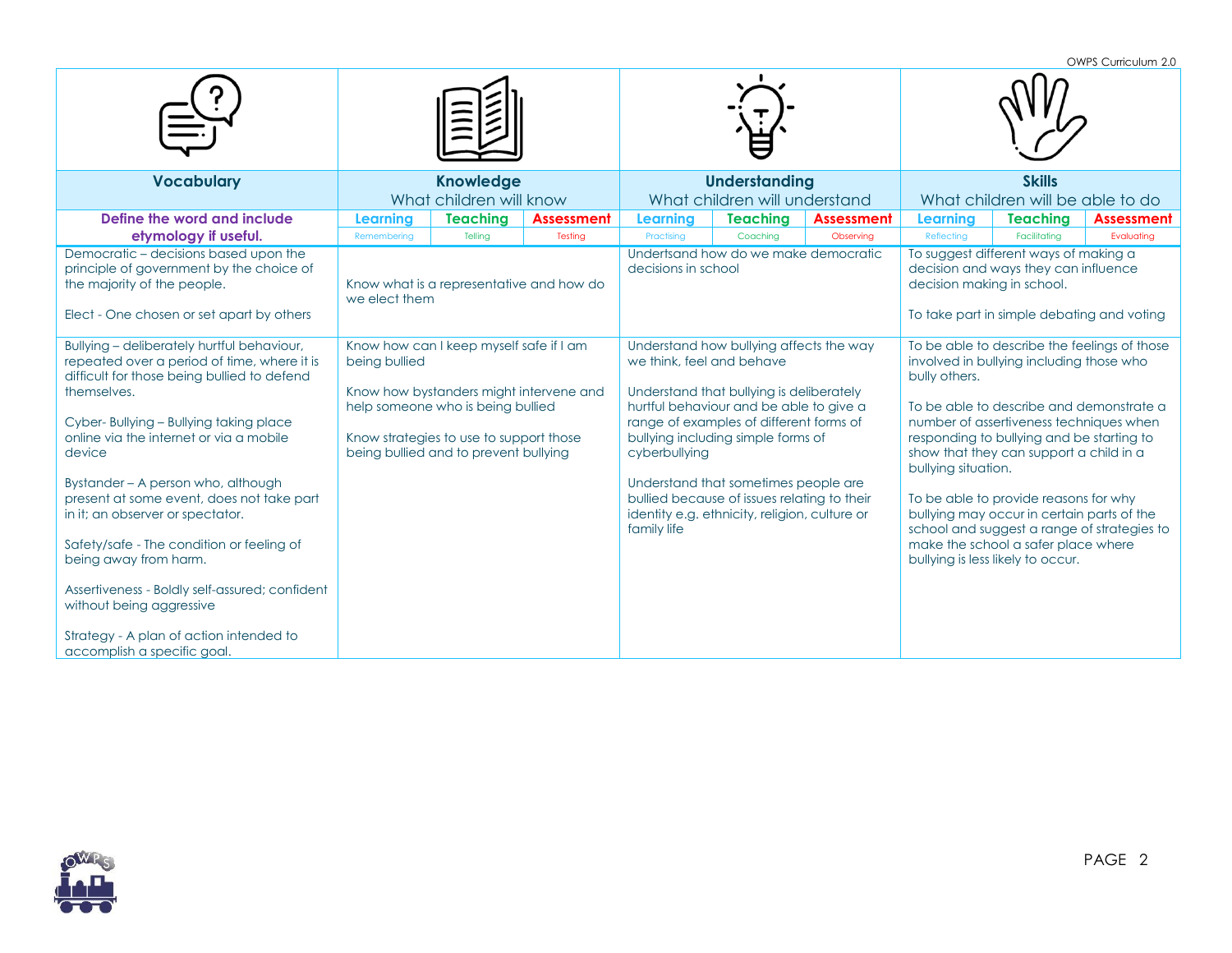



PAGE 3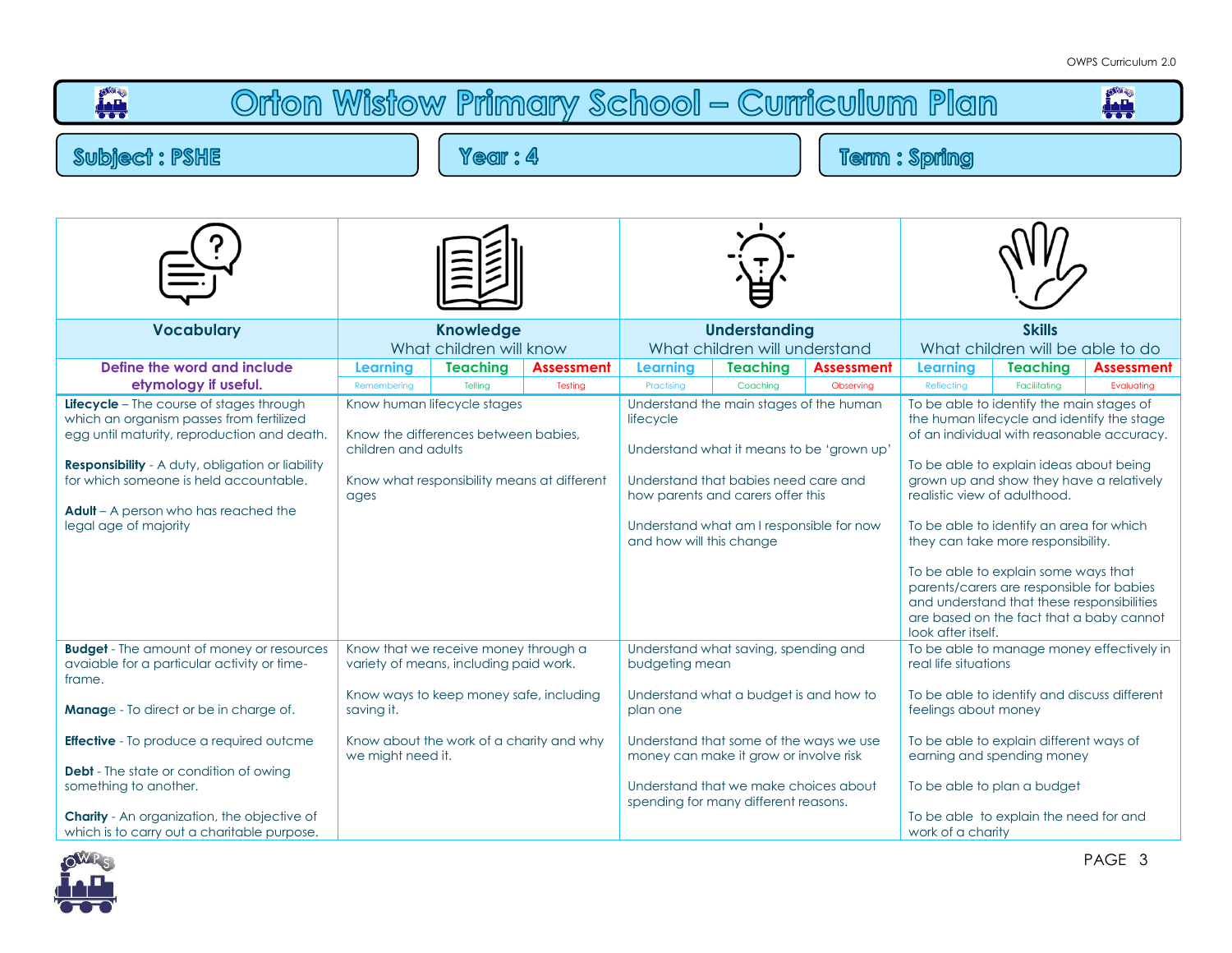OWPS Curriculum 2.0

| <b>Vocabulary</b>                                                                                                                                                                                                                                                                                                                                                                                                                                                                                                                                                                                                                                                                                                                                    | <b>Knowledge</b><br>What children will know                     |                                                                                                                                                                                                               |                              |                                                                                                                                                                                                                                                   | <b>Understanding</b><br>What children will understand |                                          | <b>Skills</b><br>What children will be able to do |                                                                                                                                                                                                                                                                                                                                                                                      |                                 |  |
|------------------------------------------------------------------------------------------------------------------------------------------------------------------------------------------------------------------------------------------------------------------------------------------------------------------------------------------------------------------------------------------------------------------------------------------------------------------------------------------------------------------------------------------------------------------------------------------------------------------------------------------------------------------------------------------------------------------------------------------------------|-----------------------------------------------------------------|---------------------------------------------------------------------------------------------------------------------------------------------------------------------------------------------------------------|------------------------------|---------------------------------------------------------------------------------------------------------------------------------------------------------------------------------------------------------------------------------------------------|-------------------------------------------------------|------------------------------------------|---------------------------------------------------|--------------------------------------------------------------------------------------------------------------------------------------------------------------------------------------------------------------------------------------------------------------------------------------------------------------------------------------------------------------------------------------|---------------------------------|--|
| Define the word and include<br>etymology if useful.<br>The goods or money given to those in                                                                                                                                                                                                                                                                                                                                                                                                                                                                                                                                                                                                                                                          | <b>Learning</b><br>Remembering                                  | <b>Teaching</b><br>Telling                                                                                                                                                                                    | <b>Assessment</b><br>Testing | Learning<br>Practising<br>Understand that the choices we make                                                                                                                                                                                     | <b>Teaching</b><br>Coaching                           | <b>Assessment</b><br>Observing           | Learning<br>Reflecting                            | <b>Teaching</b><br>Facilitating                                                                                                                                                                                                                                                                                                                                                      | <b>Assessment</b><br>Evaluating |  |
| need.<br>Savings - A reduction in cost or<br>expenditure. Something (usually money)<br>that is kept for the future.                                                                                                                                                                                                                                                                                                                                                                                                                                                                                                                                                                                                                                  |                                                                 |                                                                                                                                                                                                               |                              | affect us, our communities and the wider<br>world.<br>value and meaning to different people at<br>different times and in different cultures.<br>Understand and manage the sometimes<br>uncomfortable and changing feelings we<br>have about money |                                                       | Understand that money may have different |                                                   |                                                                                                                                                                                                                                                                                                                                                                                      |                                 |  |
| <b>Drug</b> - A substance used to treat an illness,<br>relieve a symptom, or modify a chemical<br>process in the body for a specific purpose.<br><b>Medicine</b> - A substance which specifically<br>promotes healing when ingested or<br>consumed in some way; a treatment<br><b>Risk</b> – The probability of a negative<br>outcome to a decision or event.<br><b>Persuade</b> - To successfully convince<br>someone to agree to, accept, or do<br>something<br><b>Influence</b> – The power to affect, control or<br>manipulate something or someones<br>conduct, thoughts or decisions.<br>Choice - An option; a decision; an<br>opportunity to choose or select something<br>Safe/safety - The condition or feeling of<br>being away from harm. | their effects<br>and who gives it<br>and other risky substances | Know that nicotine and alcohol are drugs<br>and describe some of their effects.<br>Know about medical and legal drugs and<br>Know why some people need medicine<br>Know the safety rules for storing medicine |                              | Understand about how friends and the<br>media can influence you<br>Understand how a drug can enter the<br>body and the bloodstream<br>Understand medicine safety and have<br>some ideas for keeping safe and asking for<br>help.                  |                                                       |                                          | legal recreational drugs.                         | To be able to name some medical and<br>To be able to explain some ways in which<br>medicines are used and describe some of<br>the professionals who work with them.<br>To be able to consider why some people<br>choose to use nicotine and alcohol.<br>To be able to discuss how influence and<br>persuasion can influence choices and<br>demonstrate some skills to counter these. |                                 |  |

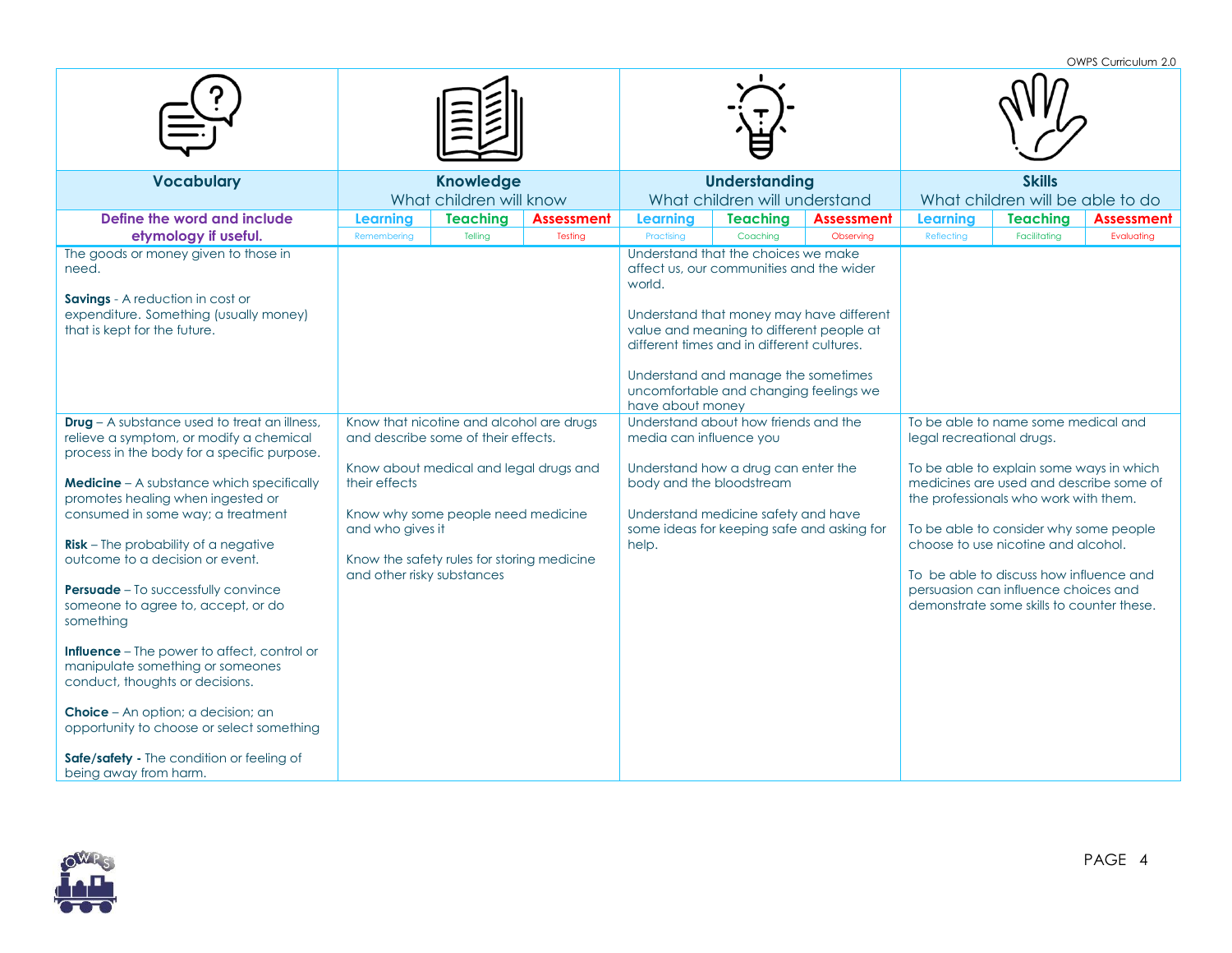| Orton Wistow Primary School - Curriculum Plan                                                                                                                                                                                                                                                                                                                    |                                                                                                                                                                                                                                                                                           |                            |                              |                                                                |                                                                                                                                                                                                                                                                                                                          |                         |                                                                                                                                                                                                                                                                                                                                                                                                             |                                                                                                                                                                                                                       |                                                                                        |  |  |  |  |  |
|------------------------------------------------------------------------------------------------------------------------------------------------------------------------------------------------------------------------------------------------------------------------------------------------------------------------------------------------------------------|-------------------------------------------------------------------------------------------------------------------------------------------------------------------------------------------------------------------------------------------------------------------------------------------|----------------------------|------------------------------|----------------------------------------------------------------|--------------------------------------------------------------------------------------------------------------------------------------------------------------------------------------------------------------------------------------------------------------------------------------------------------------------------|-------------------------|-------------------------------------------------------------------------------------------------------------------------------------------------------------------------------------------------------------------------------------------------------------------------------------------------------------------------------------------------------------------------------------------------------------|-----------------------------------------------------------------------------------------------------------------------------------------------------------------------------------------------------------------------|----------------------------------------------------------------------------------------|--|--|--|--|--|
| <b>Subject: PSHE</b>                                                                                                                                                                                                                                                                                                                                             | Year: 4                                                                                                                                                                                                                                                                                   |                            |                              |                                                                |                                                                                                                                                                                                                                                                                                                          |                         | <b>Term: Summer</b>                                                                                                                                                                                                                                                                                                                                                                                         |                                                                                                                                                                                                                       |                                                                                        |  |  |  |  |  |
|                                                                                                                                                                                                                                                                                                                                                                  |                                                                                                                                                                                                                                                                                           |                            |                              |                                                                |                                                                                                                                                                                                                                                                                                                          |                         |                                                                                                                                                                                                                                                                                                                                                                                                             |                                                                                                                                                                                                                       |                                                                                        |  |  |  |  |  |
| <b>Vocabulary</b>                                                                                                                                                                                                                                                                                                                                                | <b>Knowledge</b><br>What children will know                                                                                                                                                                                                                                               |                            |                              |                                                                | <b>Understanding</b><br>What children will understand                                                                                                                                                                                                                                                                    |                         | <b>Skills</b><br>What children will be able to do                                                                                                                                                                                                                                                                                                                                                           |                                                                                                                                                                                                                       |                                                                                        |  |  |  |  |  |
| Define the word and include<br>etymology if useful.<br><b>Change</b> – when something or<br>someone becomes different<br><b>Emotion</b> - A person's internal state of<br>being; how they feel<br><b>Cope</b> - To deal effectively with<br>something, especially if difficult.<br><b>Strategy</b> - A plan of action intended to<br>accomplish a specific goal. | <b>Learning</b><br>Remembering<br>Know who they can talk to if they are<br>experiencing difficult emotions, and<br>how to ask for help.<br>Know what helps or hinders when they<br>are experiencing difficult emotions.<br>Know that change happens to<br>everyone throughout their lives | <b>Teaching</b><br>Telling | <b>Assessment</b><br>Testing | <b>Learning</b><br>Practising<br>be planned for<br>with change | <b>Teaching</b><br>Coaching<br>Understand how someone who<br>experiences bereavement might feel.<br>Understand that changes affect<br>people in different ways and that<br>some changes are positive and can<br>Understand that change can be<br>managed in different ways and that<br>there are a range of ways to cope | Assessment<br>Observing | <b>Assessment</b><br><b>Learning</b><br><b>Teaching</b><br>Reflecting<br>Facilitating<br>Evaluating<br>To be able to identify changes that<br>they and other children may<br>experience in their lives.<br>To be able to name emotions that<br>may be involved in loss and change<br>situations, and have some strategies<br>for coping with them.<br>To be able to plan to make a chosen<br>change happen. |                                                                                                                                                                                                                       |                                                                                        |  |  |  |  |  |
| Money - A currency maintained by a state<br>or other entity which can guarantee its<br>value<br>Saving - A reduction in cost or expenditure.<br><b>Spend</b> – to pay out money for an item or<br>service<br><b>Effective</b> – Having the power to produce a<br>required repsonse or answer                                                                     | Know ways to keep money safe, including<br>saving it.<br>Know that money may have different value<br>and meaning to different people at<br>different times and in different cultures.<br>Know about the work of a charity and why<br>we might need it.                                    |                            |                              | risk.<br>world.                                                | Understand that some of the ways we use<br>money can make it grow and may involve<br>Understand that we make choices about<br>spending for many different reasons.<br>Understand that the choices we make<br>affect us, our communities and the wider                                                                    |                         | real life situations.<br>savings                                                                                                                                                                                                                                                                                                                                                                            | To be able to explain the importance of<br>To be able to decide how to spend money<br>our spending - including giving to charity<br>To be able to discuss the feelings you have<br>around having and not having money | To be able to manage money effectively in<br>and what to spend money on, the effect of |  |  |  |  |  |